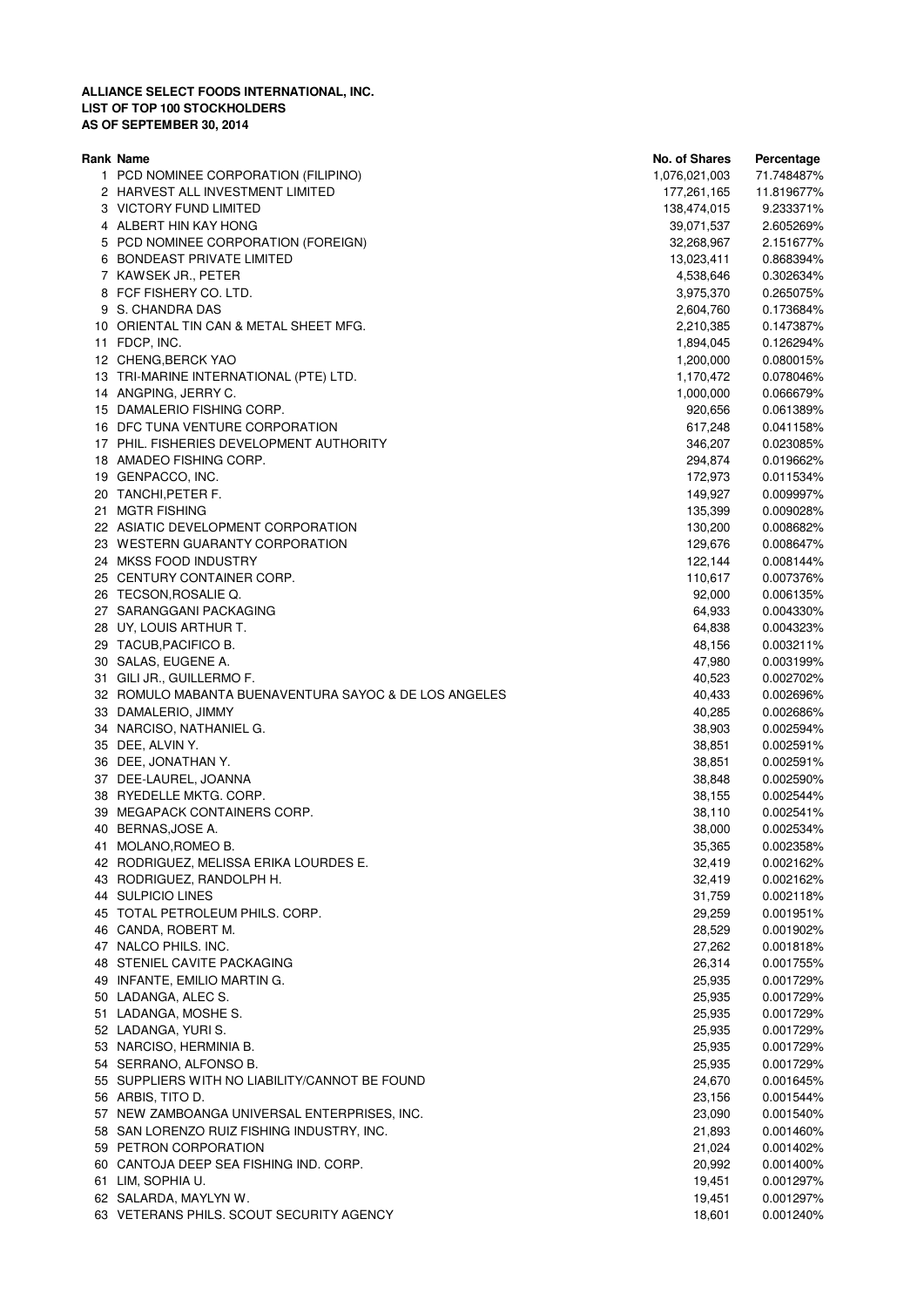|    | 64 SUPEME MERCHANT                                  | 17,951        | 0.001197%   |
|----|-----------------------------------------------------|---------------|-------------|
|    | 65 F. DEL ROSARIO FISHING CORP.                     | 17,668        | 0.001178%   |
|    | 66 LOC-VENTURE CORP.                                | 16,545        | 0.001103%   |
|    | 67 OFRASIO JR., FELICISIMO G.                       | 15,561        | 0.001038%   |
|    | 68 JERMEL FISHING AND TRADING INC.                  | 15,096        | 0.001007%   |
|    | 69 ARBIS, ROSEMARIE A.                              | 12,968        | 0.000865%   |
|    | 70 BUADO, RODELIO P.                                | 12,968        | 0.000865%   |
| 71 | CHAY,CO KIAN,&/OR RITA GAPUZ                        | 12,968        | 0.000865%   |
|    | 72 DERIT, JEANEFER M.                               | 12,968        | 0.000865%   |
|    | 73 DY CHI SING                                      | 12,968        | 0.000865%   |
|    | 74 PEÑALOSA, IRENE J.                               | 12,968        | 0.000865%   |
|    | 75 SEGUNDO, CRESCENTE M.                            | 12,968        | 0.000865%   |
|    | 76 TARAC, MYRALYN C.                                | 12,968        | 0.000865%   |
|    | 77 GRAND C GRAPHICS PRINTER                         | 9,509         | 0.000634%   |
|    | 78 CARTAGENA, JUNA JOY A.                           | 9,077         | 0.000605%   |
|    | 79 STENIEL MINDANAO PACKAGING                       | 8,594         | 0.000573%   |
|    | 80 GRIFFITH LABORATORIES (PHILS.), INC.             | 7,625         | 0.000508%   |
|    | 81 MENDOZA, ERIC                                    | 7,453         | 0.000497%   |
|    | 82 BACUD, ROLYNE D.                                 | 6,484         | 0.000432%   |
|    | 83 BENGZON, JAIME A.                                | 6,484         | 0.000432%   |
|    | 84 DEE, JENNIFER Y., ITF CARLOS DEE GONZALES        | 6,484         | 0.000432%   |
|    | 85 DEE, JENNIFER Y., ITF CHRISTOPHER L. DEE         | 6,484         | 0.000432%   |
|    | 86 DEE, JENNIFER Y., ITF EDWARD JOHN P. DEE         | 6,484         | 0.000432%   |
|    | 87 DEE, JENNIFER Y., ITF ESPERANZA CARLA DEE-LAUREL | 6,484         | 0.000432%   |
|    | 88 DEE, JENNIFER Y., ITF FRANCIS MARTIN D. GONZALEZ | 6,484         | 0.000432%   |
|    | 89 DEE, JENNIFER Y., ITF FRANCIS P. DEE             | 6,484         | 0.000432%   |
|    | 90 DEE, JENNIFER Y., ITF GABRIELLE L. DEE           | 6,484         | 0.000432%   |
|    | 91 DEE, JENNIFER Y., ITF JOHANN DEE GONZALES        | 6,484         | 0.000432%   |
|    | 92 DEE, JENNIFER Y., ITF MANUEL DEE GONZALES        | 6,484         | 0.000432%   |
|    | 93 DEE, JENNIFER Y., ITF REGINA DEE GONZALES        | 6,484         | 0.000432%   |
|    | 94 DEE, JENNIFER Y., ITF REGINA ISABEL DEE-LAUREL   | 6,484         | 0.000432%   |
|    | 95 EDROLIN JR., CARMELITO A.                        | 6,484         | 0.000432%   |
|    | 96 GATCHALIAN, JAIME S.                             | 6,484         | 0.000432%   |
|    | 97 GATCHALIAN, RHODORA T.                           | 6,484         | 0.000432%   |
|    | 98 DAD CROWN BOOKSTORE                              | 5,336         | 0.000356%   |
|    | 99 ALERTA, SOCRATES L.                              | 5,187         | 0.000346%   |
|    | 100 CAGAS, MARLYN A.                                | 5,187         | 0.000346%   |
|    | TOTAL SHARES (TOP 100)                              | 1,499,492,104 | 99.985307%  |
|    | TOTAL SHARES (REST OF STOCKHOLDERS)                 | 220,359       | 0.014693%   |
|    | TOTAL ISSUED AND OUTSTANDING SHARES                 | 1,499,712,463 | 100.000000% |

| <b>PCD BENEFICIAL OWNER REPORT</b>                               |               |            |
|------------------------------------------------------------------|---------------|------------|
| <b>Participant's Name</b>                                        | No. of Shares | Percentage |
| ASIASEC EQUITIES, INC.                                           | 488,250,553   | 32.556278% |
| EAGLE EQUITIES, INC.                                             | 162,117,999   | 10.809939% |
| AURORA SECURITIES, INC.                                          | 86,241,157    | 5.750513%  |
| ABACUS SECURITIES CORPORATION                                    | 70,484,458    | 4.699865%  |
| QUALITY INVESTMENTS & SECURITIES CORPORATION                     | 38,725,841    | 2.582218%  |
| PARAMOUNT LIFE & GENERAL INSURANCE CORPORATION (NON-LIFE DIVISIO | 19,565,546    | 1.304620%  |
| ANGPING & ASSOCIATES SECURITIES, INC.                            | 17,835,799    | 1.189281%  |
| <b>BDO SECURITIES CORPORATION</b>                                | 15,638,002    | 1.042733%  |
| TOWER SECURITIES, INC.                                           | 14,803,223    | 0.987071%  |
| MAYBANK ATR KIM ENG SECURITIES, INC.                             | 13,767,085    | 0.917982%  |
| COL Financial Group, Inc.                                        | 13,026,559    | 0.868604%  |
| AB CAPITAL SECURITIES, INC.                                      | 10,092,269    | 0.672947%  |
| ASTRA SECURITIES CORPORATION                                     | 9,101,067     | 0.606854%  |
| BELSON SECURITIES, INC.                                          | 8,840,251     | 0.589463%  |
| DEUTSCHE BANK AG MANILA BRANCH A/C CLIENTS DEUB20                | 8,738,029     | 0.582647%  |
| DEUTSCHE BANK MANILA-CLIENTS A/C                                 | 7,598,000     | 0.506630%  |
| GLOBALINKS SECURITIES & STOCKS, INC.                             | 7,285,621     | 0.485801%  |
| <b>BPI SECURITIES CORPORATION</b>                                | 6,646,100     | 0.443158%  |
| PARAMOUNT LIFE & GENERAL INSURANCE CORPORATION                   | 5,790,015     | 0.386075%  |
| E. CHUA CHIACO SECURITIES, INC.                                  | 5,402,080     | 0.360208%  |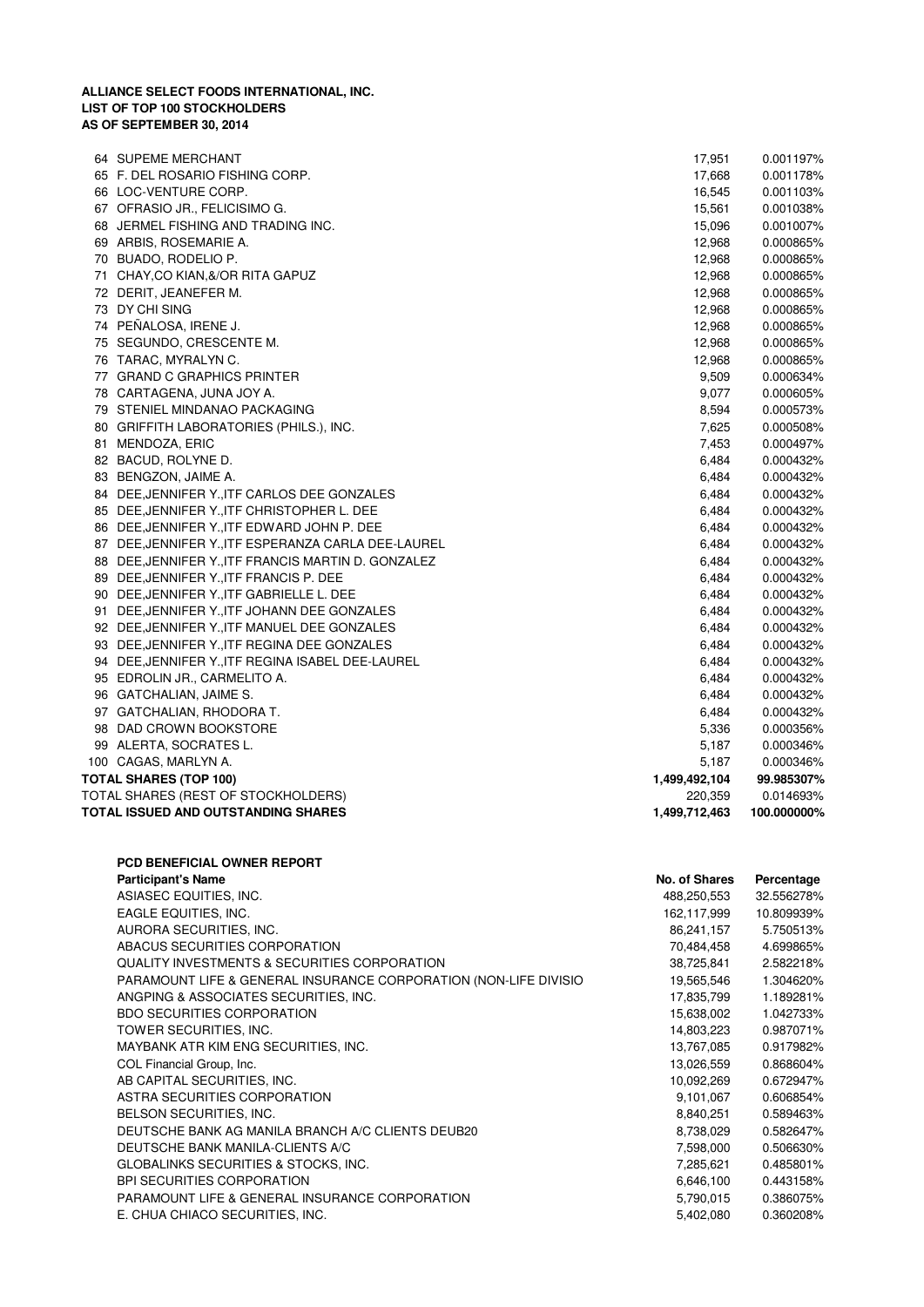| YU & COMPANY, INC.                                           | 5,290,300              | 0.352754% |
|--------------------------------------------------------------|------------------------|-----------|
| TRITON SECURITIES CORP.                                      | 4,177,321              | 0.278541% |
| MANDARIN SECURITIES CORPORATION                              | 4,050,474              | 0.270083% |
| DEUTSCHE REGIS PARTNERS, INC.                                | 4,000,000              | 0.266718% |
| SOLAR SECURITIES, INC.                                       | 3,893,447              | 0.259613% |
| WEALTH SECURITIES, INC.                                      | 3,660,922              | 0.244108% |
| THE HONGKONG AND SHANGHAI BANKING CORP. LTD. -CLIENTS' ACCT. | 3,541,000              | 0.236112% |
| CITIBANK N.A.                                                | 3,521,875              | 0.234837% |
| DIVERSIFIED SECURITIES, INC.                                 | 3,520,169              | 0.234723% |
| STANDARD SECURITIES CORPORATION                              | 3,391,038              | 0.226113% |
| UNICAPITAL SECURITIES INC.                                   | 3,038,929              | 0.202634% |
| SunSecurities, Inc.                                          | 2,998,000              | 0.199905% |
| ANSALDO, GODINEZ & CO., INC.                                 | 2,891,426              | 0.192799% |
| SB EQUITIES, INC.                                            | 2,862,014              | 0.190838% |
| FIRST METRO SECURITIES BROKERAGE CORP.                       | 2,521,543              | 0.168135% |
| ACCORD CAPITAL EQUITIES CORPORATION                          | 2,470,395              | 0.164725% |
| EVERGREEN STOCK BROKERAGE & SEC., INC.                       | 2,255,421              | 0.150390% |
| ABACUS SECURITIES CORPORATION                                | 2,220,000              | 0.148028% |
| R. S. LIM & CO., INC.                                        | 1,906,512              | 0.127125% |
| SALISBURY BKT SECURITIES CORPORATION                         | 1,890,575              | 0.126062% |
| HDI SECURITIES, INC.                                         | 1,889,495              | 0.125990% |
| REGINA CAPITAL DEVELOPMENT CORPORATION                       | 1,881,595              | 0.125464% |
| PCIB SECURITIES, INC.                                        | 1,844,419              | 0.122985% |
| CAMPOS, LANUZA & COMPANY, INC.                               | 1,759,828              | 0.117344% |
| G.D. TAN & COMPANY, INC.                                     |                        | 0.113393% |
| R. NUBLA SECURITIES, INC.                                    | 1,700,576<br>1,645,933 | 0.109750% |
|                                                              | 1,450,000              |           |
| UOB KAY HIAN SECURITIES (PHILS.), INC.                       |                        | 0.096685% |
| VALUE QUEST SECURITIES CORPORATION                           | 1,396,000              | 0.093085% |
| PCCI SECURITIES BROKERS CORP.                                | 1,346,783              | 0.089803% |
| BERNAD SECURITIES, INC.                                      | 1,334,515              | 0.088985% |
| CITISECURITIES, INC.                                         | 1,254,650              | 0.083659% |
| DA MARKET SECURITIES, INC.                                   | 1,060,736              | 0.070729% |
| DAVID GO SECURITIES CORP.                                    | 1,047,307              | 0.069834% |
| A. T. DE CASTRO SECURITIES CORP.                             | 906,625                | 0.060453% |
| B. H. CHUA SECURITIES CORPORATION                            | 791,087                | 0.052749% |
| TRI-STATE SECURITIES, INC.                                   | 746,092                | 0.049749% |
| PREMIUM SECURITIES, INC.                                     | 661,656                | 0.044119% |
| GOLDSTAR SECURITIES, INC.                                    | 634,303                | 0.042295% |
| TANSENGCO & CO., INC.                                        | 584,042                | 0.038944% |
| EASTERN SECURITIES DEVELOPMENT CORPORATION                   | 547,538                | 0.036510% |
| FIRST ORIENT SECURITIES, INC.                                | 519,209                | 0.034621% |
| MERIDIAN SECURITIES, INC.                                    | 506,453                | 0.033770% |
| A & A SECURITIES, INC.                                       | 505,271                | 0.033691% |
| UCPB SECURITIES, INC.                                        | 495,142                | 0.033016% |
| AB CAPITAL & INVESTMENT CORP. - TRUST & INVESTMENT DIV.      | 480,000                | 0.032006% |
| LOPEZ, LOCSIN, LEDESMA & CO., INC.                           | 400,571                | 0.026710% |
| F. YAP SECURITIES, INC.                                      | 397,469                | 0.026503% |
| PLATINUM SECURITIES, INC.                                    | 381,578                | 0.025443% |
| ASIA PACIFIC CAPITAL EQUITIES & SECURITIES CORP.             | 358,152                | 0.023881% |
| JAKA SECURITIES CORP.                                        | 310,467                | 0.020702% |
| PAN ASIA SECURITIES CORP.                                    | 305,512                | 0.020371% |
| AAA SOUTHEAST EQUITIES, INCORPORATED                         | 300,000                | 0.020004% |
| STANDARD CHARTERED BANK                                      | 300,000                | 0.020004% |
| FIDELITY SECURITIES, INC.                                    | 280,097                | 0.018677% |
| R. COYIUTO SECURITIES, INC.                                  | 269,103                | 0.017944% |
| LUCKY SECURITIES, INC.                                       | 264,832                | 0.017659% |
| INVESTORS SECURITIES, INC.                                   | 238,881                | 0.015928% |
| YAO & ZIALCITA, INC.                                         | 236,872                | 0.015794% |
| PAPA SECURITIES CORPORATION                                  | 208,466                | 0.013900% |
| OPTIMUM SECURITIES CORPORATION                               | 199,196                | 0.013282% |
| MDR SECURITIES, INC.                                         | 175,261                | 0.011686% |
| PNB SECURITIES, INC.                                         | 170,138                | 0.011345% |
| WESTLINK GLOBAL EQUITIES, INC.                               | 165,314                | 0.011023% |
| MERCANTILE SECURITIES CORP.                                  | 151,476                | 0.010100% |
|                                                              |                        |           |